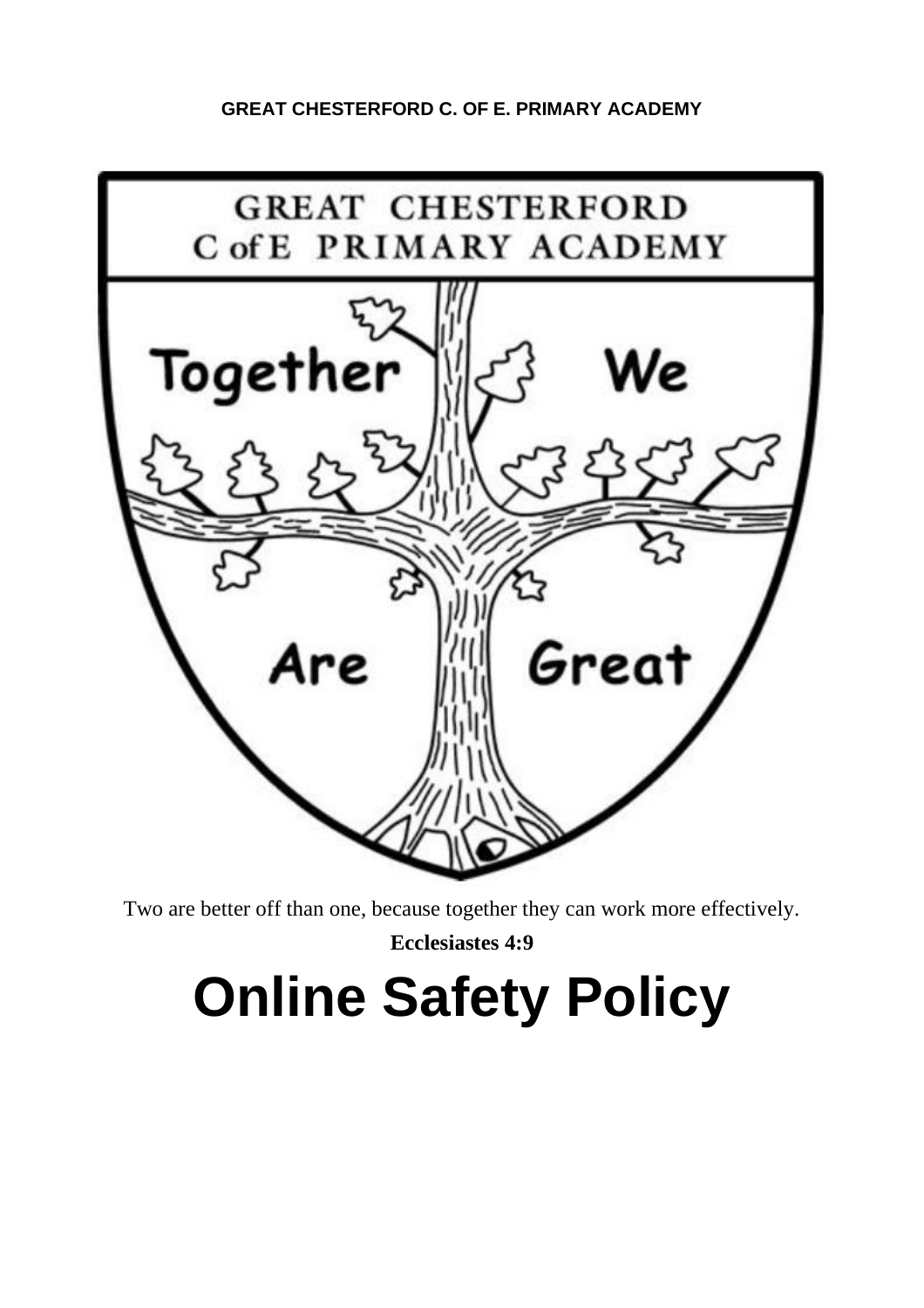# **Contents**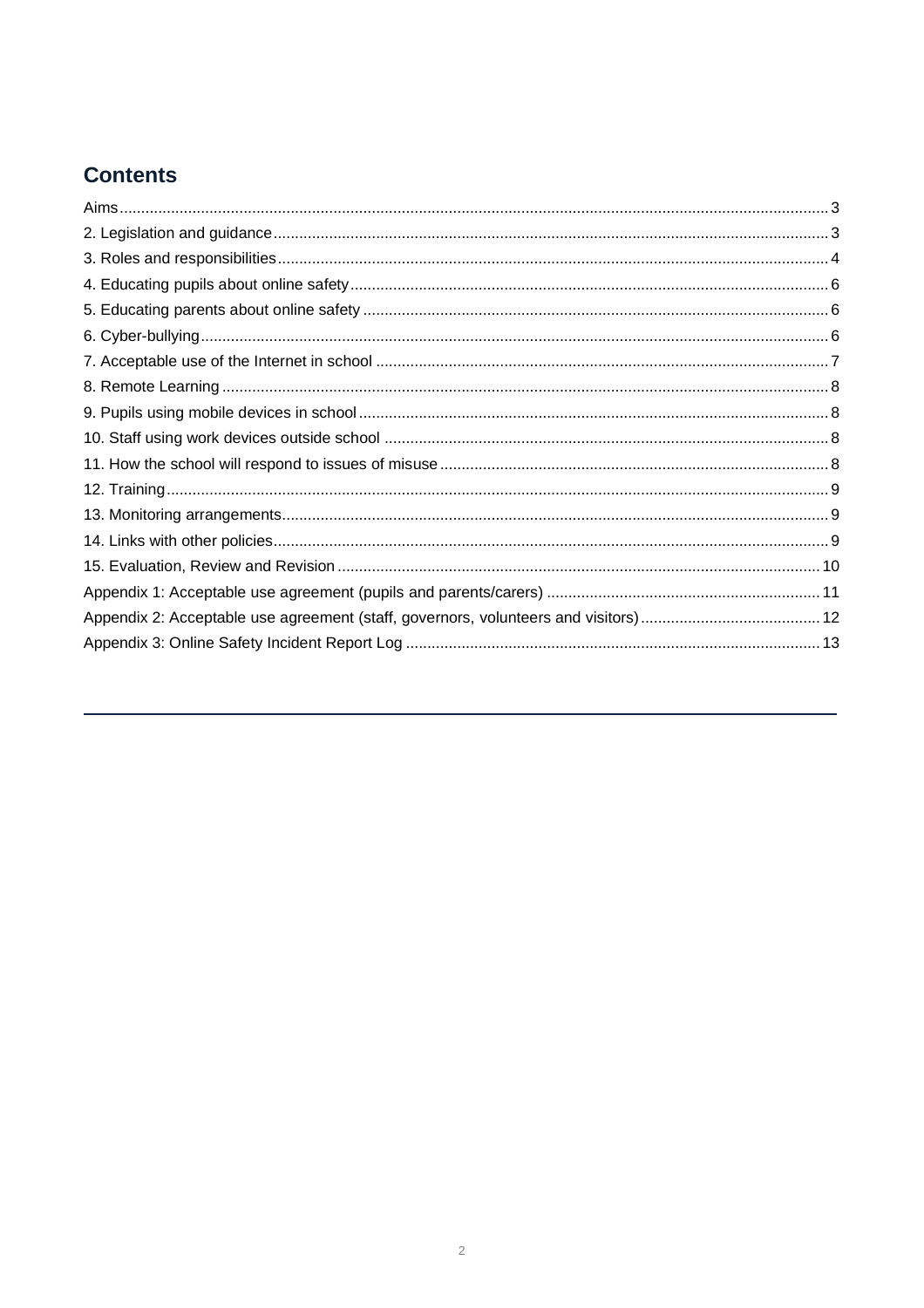#### *'Together we are great'*

At Great Chesterford C. of E. Primary Academy, we aim to provide the best possible education for each child within the context of a caring Christian community. Our school values underpin all aspects of school life, including behaviour and relationships within our school. Our school values are: God's Guidance, Respect One Another, Excellent Behaviour, Aiming High and Tremendous Teamwork. Our golden rule is to 'Treat others as you would like to be treated.'

Computing, of which e-safety and safe use of the Internet is an integral element, is taught as part of a broad and balanced curriculum, which will enable each child to develop confidently and learn and achieve to the best of his/her ability in a safe environment. The Internet is part of everyday life for education, business and social interaction. The school has a duty to provide children with quality internet access as part of their learning experience. Pupils will be taught how to use the Internet safely and show a mature and responsible approach to its use. Pupils will use age-appropriate tools to research internet content and be taught to be critically aware of the materials they read and shown how to validate information before accepting its accuracy.

# **Aims**

.

Our school aims to:

- Have robust processes in place to ensure the online safety of pupils, staff, volunteers and governors
- Deliver an effective approach to online safety, which empowers us to protect and educate the whole school community in its use of technology.
- Establish clear mechanisms to identify, intervene and escalate an incident, where appropriate

#### **The 4 key categories of risk**

Our approach to online safety is based on addressing the following categories of risk:

- **Content** being exposed to illegal, inappropriate or harmful content, such as pornography, fake news, racism, misogyny, self-harm, suicide, anti-Semitism, radicalisation and extremism
- **Contact** being subjected to harmful online interaction with other users, such as peer-to-peer pressure, commercial advertising and adults posing as children or young adults with the intention to groom or exploit them for sexual, criminal, financial or other purposes
- **Conduct** personal online behaviour that increases the likelihood of, or causes, harm, such as making, sending and receiving explicit images (e.g. consensual and non-consensual sharing of nudes and seminudes and/or pornography), sharing other explicit images and online bullying; and
- **Commerce** risks such as online gambling, inappropriate advertising, phishing and/or financial scam

# **2. Legislation and guidance**

This policy is based on the Department for Education's (DfE) statutory safeguarding guidance, [Keeping](https://www.gov.uk/government/publications/keeping-children-safe-in-education--2)  [Children Safe in Education,](https://www.gov.uk/government/publications/keeping-children-safe-in-education--2) and its advice for schools on:

- > [Teaching online safety in schools](https://www.gov.uk/government/publications/teaching-online-safety-in-schools)
- [Preventing and tackling bullying](https://www.gov.uk/government/publications/preventing-and-tackling-bullying) and [cyber-bullying: advice for headteachers and school staff](https://www.gov.uk/government/publications/preventing-and-tackling-bullying)
- > [Relationships and sex education](https://www.gov.uk/government/publications/relationships-education-relationships-and-sex-education-rse-and-health-education)
- > [Searching, screening and confiscation](https://www.gov.uk/government/publications/searching-screening-and-confiscation)

It also refers to the DfE's quidance on [protecting children from radicalisation.](https://www.gov.uk/government/publications/protecting-children-from-radicalisation-the-prevent-duty)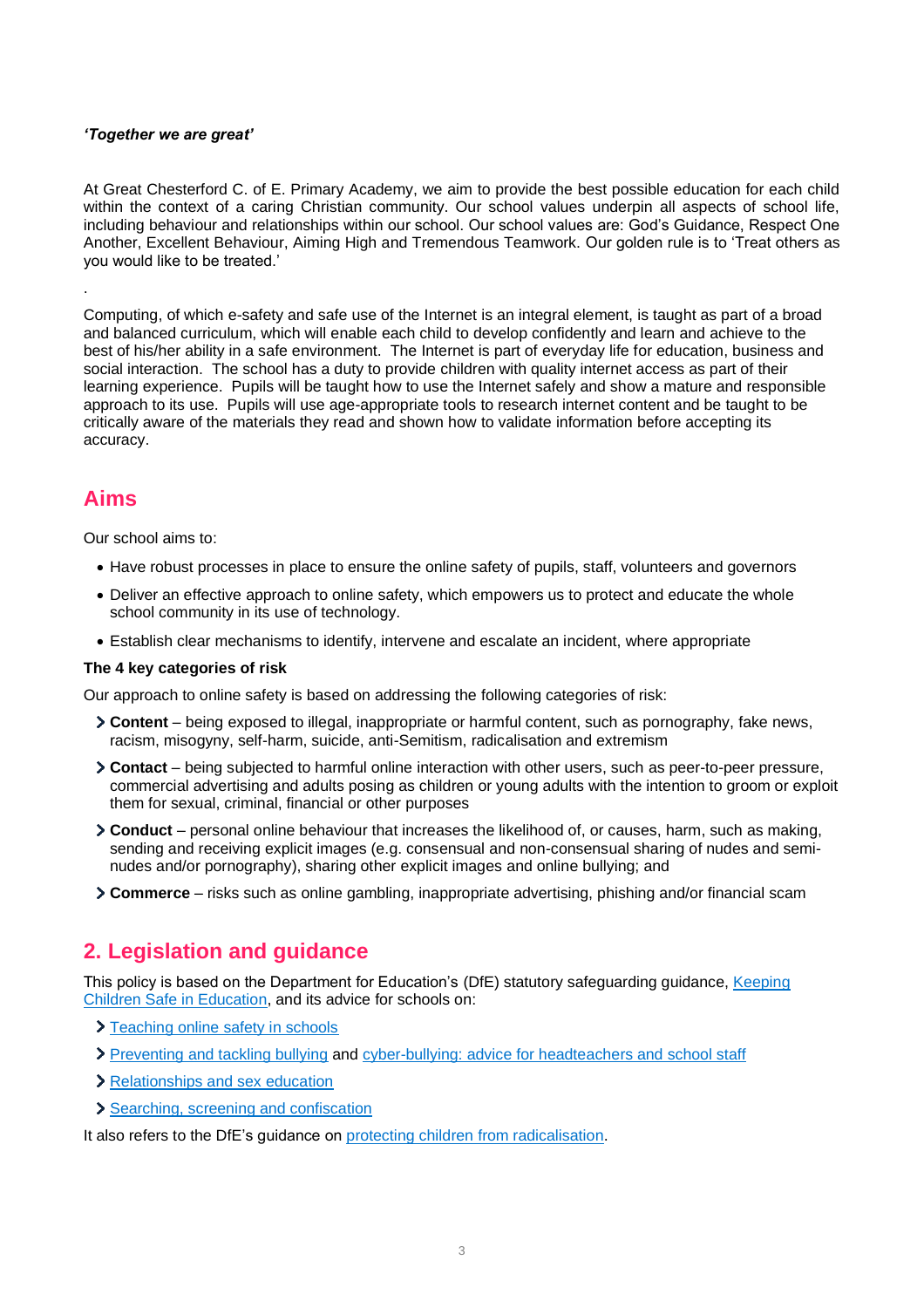It reflects existing legislation, including but not limited to the [Education Act 1996](https://www.legislation.gov.uk/ukpga/1996/56/contents) (as amended), the [Education](https://www.legislation.gov.uk/ukpga/2006/40/contents)  [and Inspections Act 2006](https://www.legislation.gov.uk/ukpga/2006/40/contents) and the [Equality Act 2010.](https://www.legislation.gov.uk/ukpga/2010/15/contents) In addition, it reflects the [Education Act 2011,](http://www.legislation.gov.uk/ukpga/2011/21/contents/enacted) which has given teachers stronger powers to tackle cyber-bullying by, if necessary, searching for and deleting inappropriate images or files on pupils' electronic devices where they believe there is a 'good reason' to do so. The policy also takes into account the National Curriculum computing programmes of study.

This policy complies with our funding agreement and articles of association.

## **3. Roles and responsibilities**

#### **3.1 The Governing Body**

The Governing Body has overall responsibility for monitoring this policy and holding the headteacher to account for its implementation. The Governing Body will co-ordinate regular meetings with appropriate staff to discuss online safety, and monitor online safety logs as provided by the designated safeguarding lead (DSL).

The governor who oversees online safety is Joanna Hancock as Safeguarding Governor.

All governors will:

- Ensure that they have read and understand this policy
- Agree and adhere to the terms on acceptable use of the school's ICT systems and the internet (appendix 2)
- Ensure that, where necessary, teaching about safeguarding, including online safety, is adapted for vulnerable children, victims of abuse and some pupils with SEND because of the importance of recognising that a 'one size fits all' approach may not be appropriate for all children in all situations, and a more personalised or contextualised approach may often be more suitable

#### **3.2 The Headteacher**

The headteacher is responsible for ensuring that staff understand this policy, and that it is being implemented consistently throughout the school.

## **3.3 The Designated Safeguarding Lead**

Details of the school's DSL and deputies are set out in our child protection policy as well as relevant job descriptions.

The DSL takes lead responsibility for online safety in school, in particular:

- Supporting the headteacher in ensuring that staff understand this policy and that it is being implemented consistently throughout the school
- Working with the headteacher, ICT manager and other staff, as necessary, to address any online safety issues or incidents
- Managing all online safety issues and incidents in line with the school child protection policy
- Ensuring that any online safety incidents are logged (see appendix 3) and dealt with appropriately in line with this policy
- Ensuring that any incidents of cyber-bullying are logged and dealt with appropriately in line with the school behaviour policy
- Updating and delivering staff training on online safety
- Liaising with other agencies and/or external services if necessary
- Providing regular reports on online safety in school to the headteacher and/or Governing Body as required.

#### **3.4 The ICT manager**

The ICT manager is responsible for: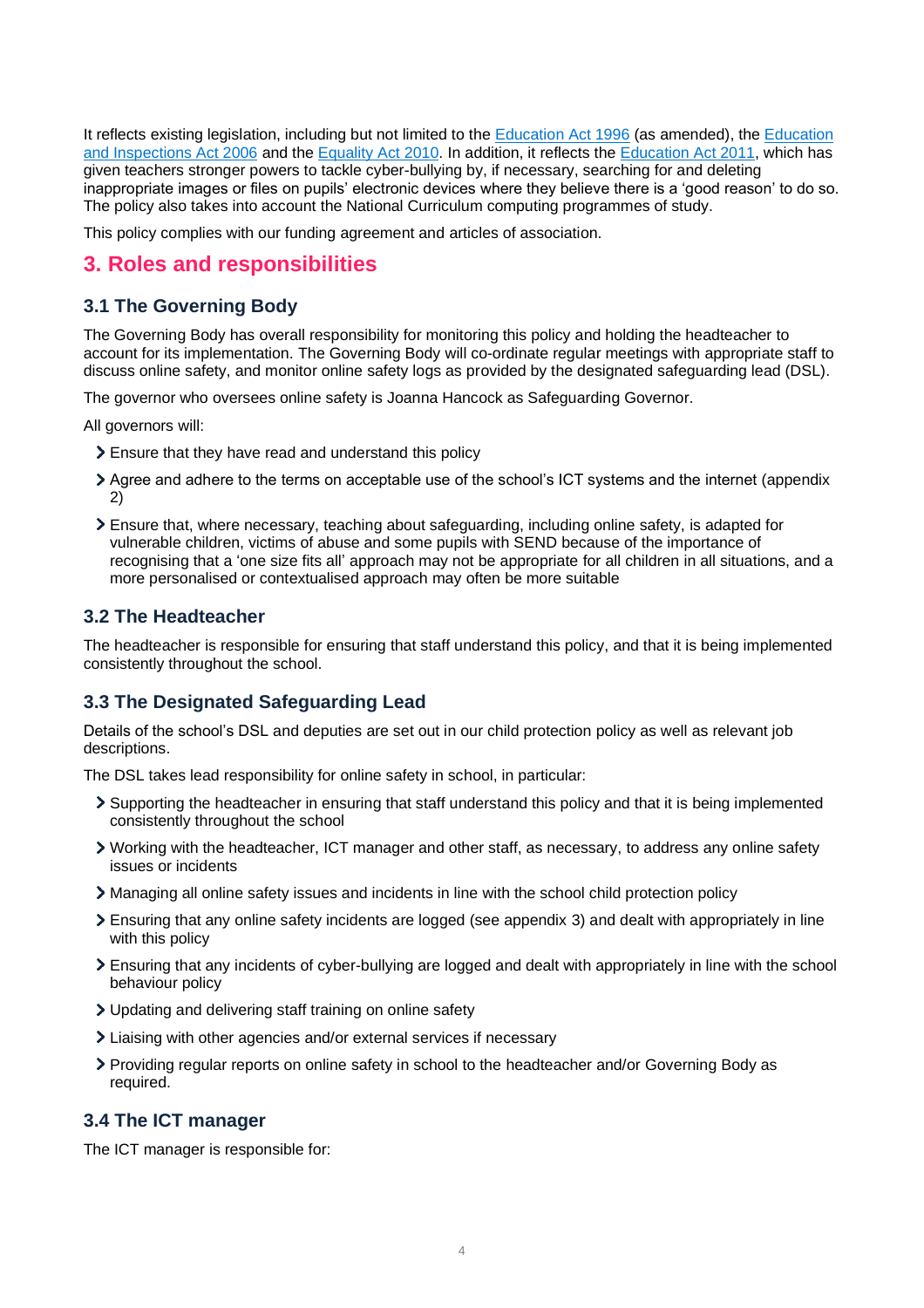- Liaising with Essex County Council to ensure that the school has appropriate security protection procedures, such as filtering and monitoring systems, which are reviewed and updated on a regular basis to assess effectiveness and ensure pupils are kept safe from potentially harmful and inappropriate content and contact online while at school, including terrorist and extremist material
- Ensuring that the school's ICT systems are secure and protected against viruses and malware, and that such safety mechanisms are updated regularly
- Conducting a full security check and monitoring the school's ICT systems on a monthly basis
- Blocking access to potentially dangerous sites, reporting evidence where access to potentially dangerous sites has occurred and, where possible, preventing the downloading of potentially dangerous files
- Ensuring that any online safety incidents are logged (see appendix 3) and dealt with appropriately in line with this policy
- Ensuring that any incidents of cyber-bullying are dealt with appropriately in line with the school behaviour policy

This list is not intended to be exhaustive.

#### **3.5 All staff and volunteers**

All staff, including contractors and agency staff, and volunteers are responsible for:

- Maintaining an understanding of this policy
- Implementing this policy consistently
- Agreeing and adhering to the terms on acceptable use of the school's ICT systems and the Internet (appendix 2), and ensuring that pupils follow the school's terms on acceptable use (appendices 1 and 2)
- Working with the DSL to ensure that any online safety incidents are logged (see appendix 3) and dealt with appropriately in line with this policy
- Ensuring that any incidents of cyber-bullying are dealt with appropriately in line with the school behaviour policy
- Responding appropriately to all reports and concerns about sexual violence and/or harassment, both online and offline and maintaining an attitude of 'it could happen here'

This list is not intended to be exhaustive.

#### **3.6 Parents**

Parents are expected to:

- Notify a member of staff or the headteacher of any concerns or queries regarding this policy
- Ensure their child has read, understood and agreed to the terms on acceptable use of the school's ICT systems and internet (appendices 1 and 2)

Parents can seek further guidance on keeping children safe online from the following organisations and websites:

- What are the issues? [UK Safer Internet Centre](https://www.saferinternet.org.uk/advice-centre/parents-and-carers/what-are-issues)
- > Hot topics [Childnet International](http://www.childnet.com/parents-and-carers/hot-topics)
- Parent resource sheet [Childnet International](https://www.childnet.com/resources/parents-and-carers-resource-sheet)
- > Healthy relationships [Disrespect Nobody](https://www.disrespectnobody.co.uk/)
- Our school website [www.greatchesterfordprimary.co.uk](http://www.greatchesterfordprimary.co.uk/) under the 'Parents' tab.

#### **3.7 Visitors and members of the community**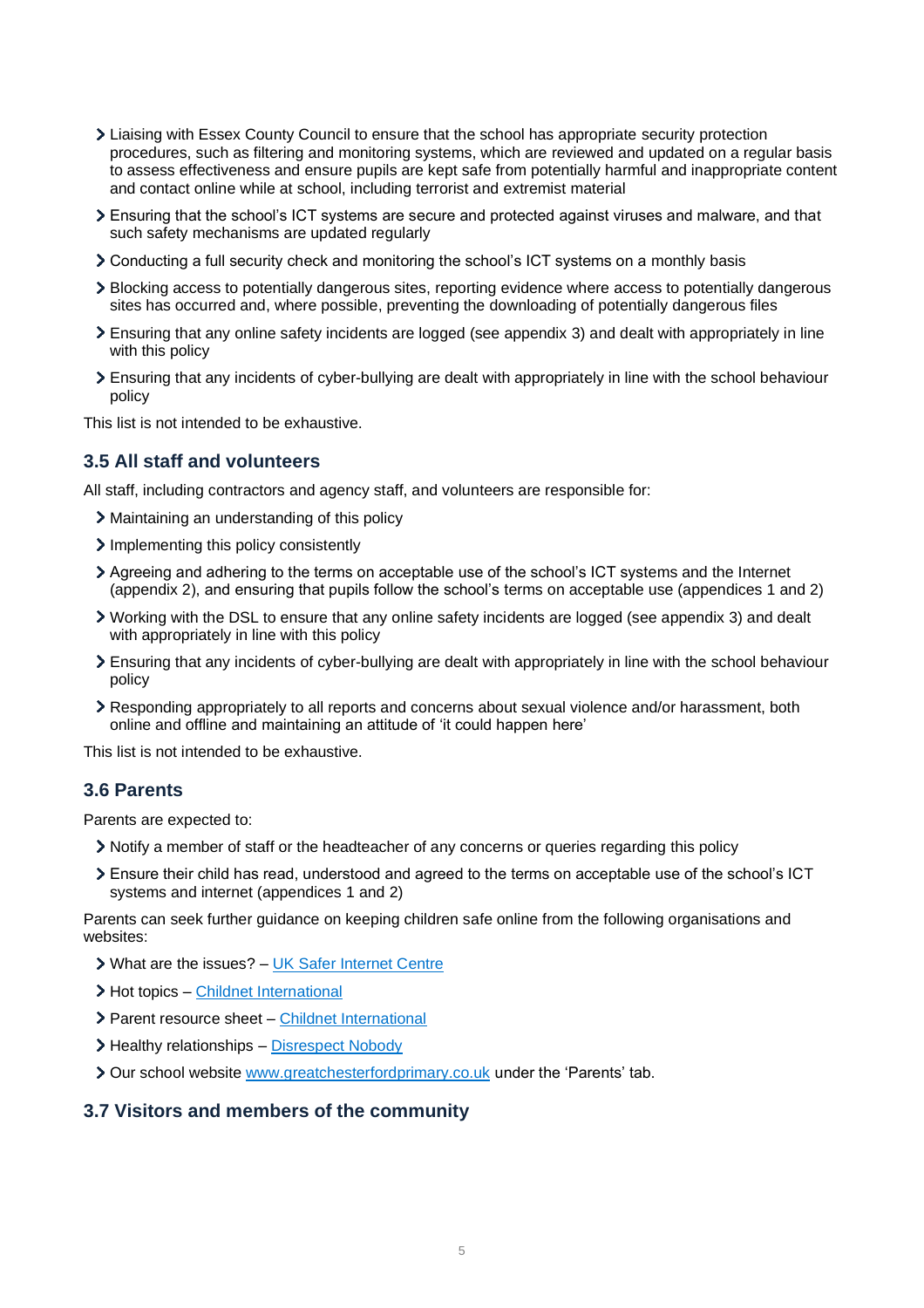Visitors and members of the community who use the school's ICT systems or internet will be made aware of this policy, when relevant, and expected to read and follow it. If appropriate, they will be expected to agree to the terms on acceptable use (appendix 3).

# **4. Educating pupils about online safety**

Pupils will be taught about online safety as part of the curriculum.

In **Key Stage 1**, pupils will be taught to:

- Use technology safely and respectfully, keeping personal information private
- Identify where to go for help and support when they have concerns about content or contact on the internet or other online technologies

Pupils in **Key Stage 2** will be taught to:

- Use technology safely, respectfully and responsibly
- Recognise acceptable and unacceptable behaviour
- I dentify a range of ways to report concerns about content and contact

By the **end of primary school**, pupils will know:

- That people sometimes behave differently online, including by pretending to be someone they are not
- That the same principles apply to online relationships as to face-to-face relationships, including the importance of respect for others online including when we are anonymous
- The rules and principles for keeping safe online, how to recognise risks, harmful content and contact, and how to report them
- How to critically consider their online friendships and sources of information including awareness of the risks associated with people they have never met
- > How information and data is shared and used online
- What sorts of boundaries are appropriate in friendships with peers and others (including in a digital context)
- How to respond safely and appropriately to adults they may encounter (in all contexts, including online) whom they do not know

The safe use of social media and the Internet will also be covered in other subjects where relevant. The school will use assemblies to raise pupils' awareness of the dangers that can be encountered online and may also invite speakers to talk to pupils about this or access external advisors (e.g. Crucial Crew, the 2 Johns). Where necessary, teaching about safeguarding, including online safety, will be adapted for vulnerable children, victims of abuse and some pupils with SEND. The teaching of the computing curriculum will be monitored by the Computing Co-ordinator in liaison with teaching staff.

# **5. Educating parents about online safety**

The school will raise parents' awareness of internet safety in letters or other communications home, and in information via our website. Annual parent information evenings will be provided to support parents in keeping their children safe. This policy will also be shared with parents.

Online safety will also be covered during parents' evenings on an individual basis as required.

If parents have any queries or concerns in relation to online safety, these should be raised in the first instance with the class teacher.

Concerns or queries about this policy can be raised with any member of staff, the headteacher or a member of the Governing Body.

# **6. Cyber-bullying**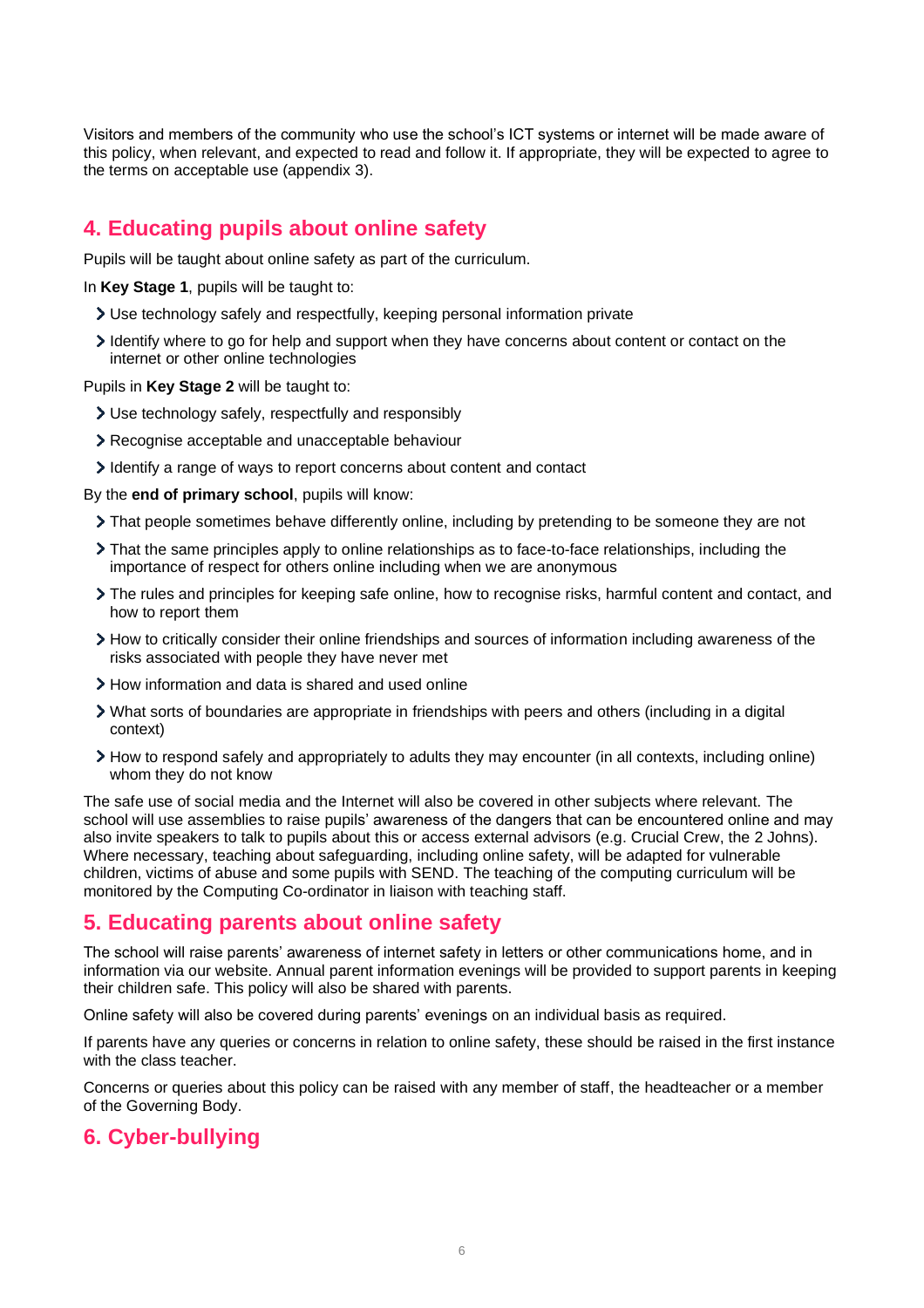#### **6.1 Definition**

Cyber-bullying takes place online, such as through social networking sites, messaging apps or gaming sites. Like other forms of bullying, it is the repetitive, intentional harming of one person or group by another person or group, where the relationship involves an imbalance of power. (See also the school anti-bullying policy.)

#### **6.2 Preventing and addressing cyber-bullying**

To help prevent cyber-bullying, we will ensure that pupils understand what it is and what to do if they become aware of it happening to them or others. We will ensure that pupils know how they can report any incidents and are encouraged to do so, including where they are a witness rather than the victim. The school will actively discuss cyber-bullying with pupils, explaining the reasons why it occurs, the forms it may take and what the consequences can be. Teaching staff are also encouraged to find opportunities to use aspects of the curriculum to cover cyber-bullying. This includes personal, social, health and economic (PSHE) education and computing, and other subjects where appropriate.

All staff receive training on cyber-bullying, its impact and ways to support pupils, as part of safeguarding training (see section 11 for more detail).

In relation to a specific incident of cyber-bullying, the school will follow the processes set out in the school anti-bullying policy and behaviour policy. Where illegal, inappropriate or harmful material has been spread among pupils, the school will use all reasonable endeavours to ensure the incident is contained. The DSL will consider whether the incident should be reported to the police if it involves illegal material, and will work with external services if it is deemed necessary to do so.

#### **6.3 Examining electronic devices**

School staff have the specific power under the Education and Inspections Act 2006 (which has been increased by the Education Act 2011) to search for and, if necessary, delete inappropriate images or files on pupils' electronic devices, including mobile phones, iPads and other tablet devices, where they believe there is a 'good reason' to do so.

When deciding whether there is a good reason to examine or erase data or files on an electronic device, staff must reasonably suspect that the data or file in question has been, or could be, used to:

- Cause harm, and/or
- > Disrupt teaching, and/or
- > Break any of the school rules

If inappropriate material is found on the device, it is up to the staff member in conjunction with the DSL or other member of the senior leadership team to decide whether they should:

- > Delete that material, or
- Retain it as evidence (of a criminal offence or a breach of school discipline), and/or
- > Report it to the police\*

\* Staff may also confiscate devices for evidence to hand to the police if a pupil discloses that they are being abused and that this abuse includes an online element.

Any searching of pupils will be carried out in line with:

- > The DfE's latest guidance on [screening, searching and confiscation](https://www.gov.uk/government/publications/searching-screening-and-confiscation)
- UKCIS guidance on [sharing nudes and semi-nudes: advice for education settings working with children](https://www.gov.uk/government/publications/sharing-nudes-and-semi-nudes-advice-for-education-settings-working-with-children-and-young-people)  [and young people](https://www.gov.uk/government/publications/sharing-nudes-and-semi-nudes-advice-for-education-settings-working-with-children-and-young-people)
- > The school's COVID-19 risk assessment

Any complaints about searching for or deleting inappropriate images or files on pupils' electronic devices will be dealt with through the school complaints procedure.

## **7. Acceptable use of the Internet in school**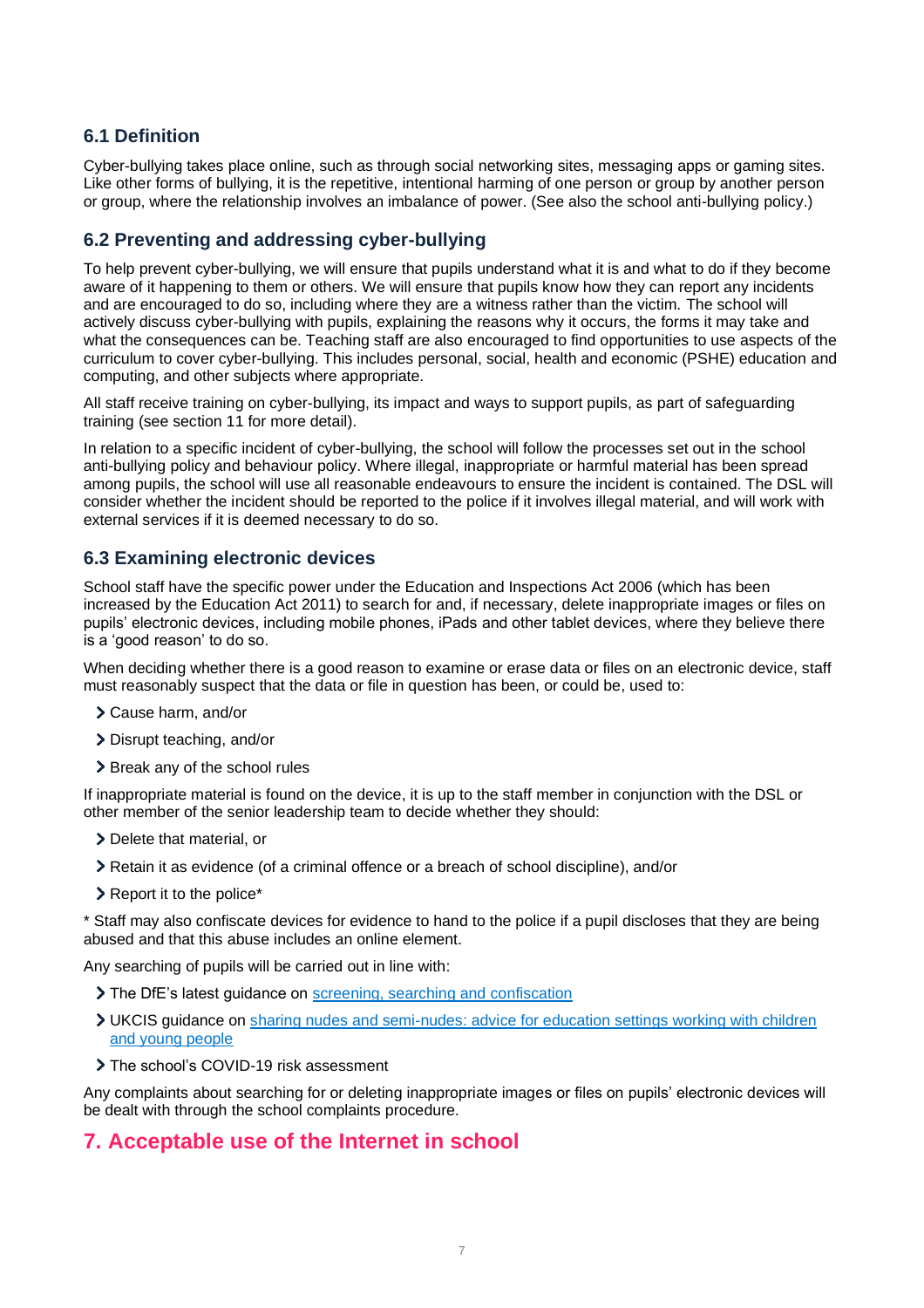All pupils, parents, staff, volunteers and governors are expected to sign an agreement regarding the acceptable use of the school's ICT systems and the internet (appendices 1-3). Visitors will be expected to read and agree to the school's terms on acceptable use if relevant.

Use of the school's internet must be for educational purposes only, or for the purpose of fulfilling the duties of an individual's role. RM Safetynet monitor the websites visited by pupils, staff, volunteers, governors and visitors (where relevant) to ensure they comply with the above.

More information is set out in the acceptable use agreements in appendices 1, 2 and 3.

# **8. Remote Learning**

The purpose of remote learning is to ensure that children can still access activities to support their development in line with the expectations of the Early Years Foundation Stage or National Curriculum and our whole school curriculum map. Class emails or Teams may be used to allow parents to communicate directly with the class teachers about remote learning and for class teachers to offer guidance and feedback to the pupil who completed the work.

Please see the Remote Learning policy for further details of our approach.

#### **9. Pupils using mobile devices in school**

Pupils may not bring Internet-enabled mobile devices into school unless by arrangement with the class teacher. Examples include:

- Mobile phones
- iPods
- **Tablets**
- Kindle Fires
- Smart watches

Any such item brought into school without prior arrangement will be confiscated and then returned to their parent / guardian. If a child needs to bring in a mobile device, it will be kept in an agreed safe place during the school day.

## **10. Staff using work devices outside school**

All staff members will take appropriate steps to ensure their devices remain secure. This includes, but is not limited to:

Keeping the device password-protected with a strong password which is not shared with anyone.

All sensitive documents must also be password protected if stored on the device's hard drive.

Making sure the device locks if left inactive for a period of time

Staff must take all reasonable steps to ensure the security of their work device when using it outside of school. Any USB devices containing data relating to the school must be encrypted.

The IT support team will be responsible for ensuring anti-virus software is up to date and operating systems are also updated. Staff members must not use the device in any way which would violate the school's terms of acceptable use, as set out in appendix 3. If staff have any concerns over the security of their device, they must seek advice from Interm IT, the school's IT support.

#### **11. How the school will respond to issues of misuse**

Where a pupil misuses the school's ICT systems or internet, we will follow the procedures set out in our behaviour policy. The action taken will depend on the individual circumstances, nature and seriousness of the specific incident, and will be proportionate.

Where a staff member misuses the school's ICT systems or the Internet, or misuses a personal device where the action constitutes misconduct, the matter will be dealt with in accordance with the staff disciplinary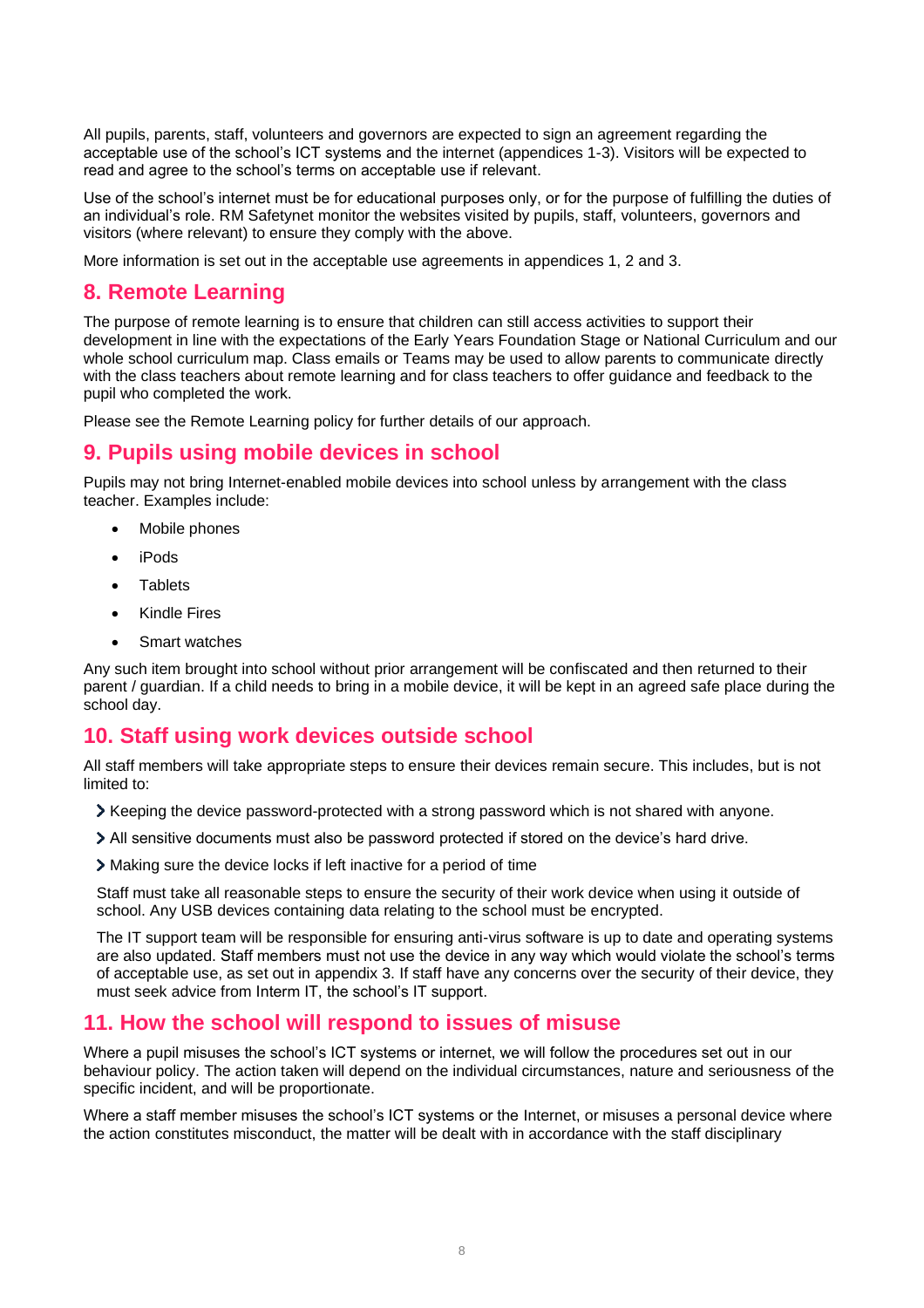procedures. The action taken will depend on the individual circumstances, nature and seriousness of the specific incident.

The school will consider whether incidents which involve illegal activity or content, or otherwise serious incidents, should be reported to the police.

# **12. Training**

This policy will be shared with all new members of staff as part of their safeguarding training. All staff will receive refresher training at least once each academic year as part of safeguarding training, as well as relevant updates as required for example through emails, e-bulletins and staff meetings.

By way of this training, all staff will be made aware that:

- Technology is a significant component in many safeguarding and wellbeing issues, and that children are at risk of online abuse
- Children can abuse their peers online through:
	- o Abusive, harassing, and misogynistic messages
	- o Non-consensual sharing of indecent nude and semi-nude images and/or videos, especially around chat groups
	- $\circ$  Sharing of abusive images and pornography, to those who don't want to receive such content
- Physical abuse, sexual violence and initiation/hazing type violence can all contain an online element

Training will also help staff:

- develop better awareness to assist in spotting the signs and symptoms of online abuse
- develop the ability to ensure pupils can recognise dangers and risks in online activity and can weigh the risks up
- develop the ability to influence pupils to make the healthiest long-term choices and keep them safe from harm in the short term

The DSL and deputy DSLs will undertake child protection and safeguarding training, which will include online safety, at least every two years. They will also update their knowledge and skills on the subject of online safety at regular intervals, and at least annually.

Governors will receive training on safe internet use and online safeguarding issues as part of their safeguarding training.

Volunteers will receive appropriate training and updates, if applicable.

More information about safeguarding training is set out in our child protection policy.

#### **13. Monitoring arrangements**

The DSL logs behaviour and safeguarding issues related to online safety. An incident report log can be found in appendix 5.

This policy will be reviewed every year by the Headteacher. At every review, the policy will be shared with the governing board. The review (such as the one available [here\)](https://360safe.org.uk/) will be supported by an annual risk assessment that considers and reflects the risks pupils face online. This is important because technology, and the risks and harms related to it, evolve and change rapidly.

#### **14. Links with other policies**

This online safety policy is linked to our:

- > Child protection policy
- > Behaviour policy
- > Staff conduct policy
- > Data protection policy and privacy notices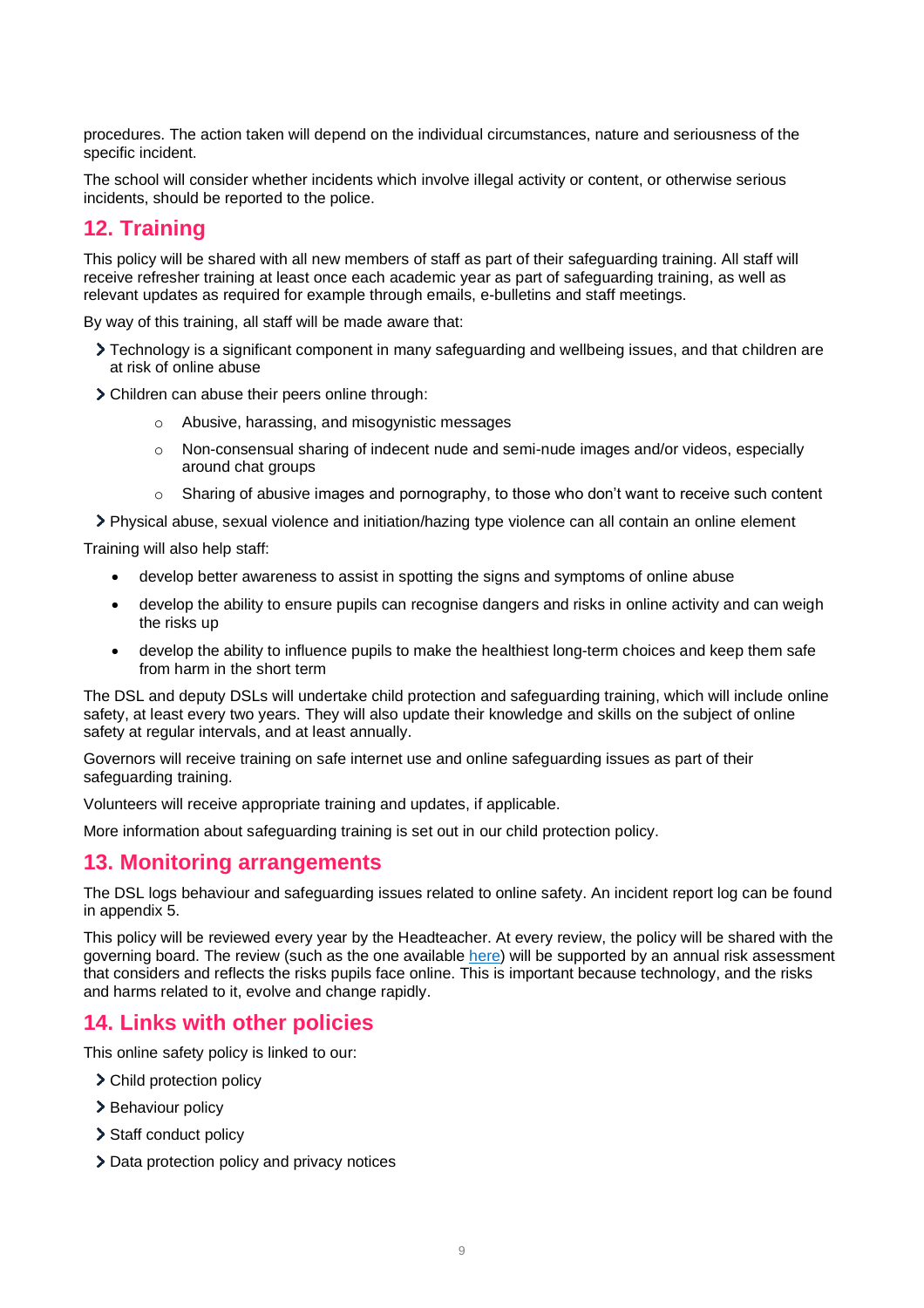- Complaints procedure
- > Policy for remote learning
- > Computing policy

# **15. Evaluation, Review and Revision**

This policy was written in October 2021. This policy will be reviewed annually by the Headteacher in consultation ith the staff and governors.

| Signed:                         | October 2021   |
|---------------------------------|----------------|
|                                 |                |
|                                 |                |
| Headteacher                     |                |
| Signed:                         | October 2021   |
|                                 |                |
|                                 |                |
| On behave of the Governing Body |                |
|                                 |                |
| <b>Next Review Date:</b>        | September 2022 |
|                                 |                |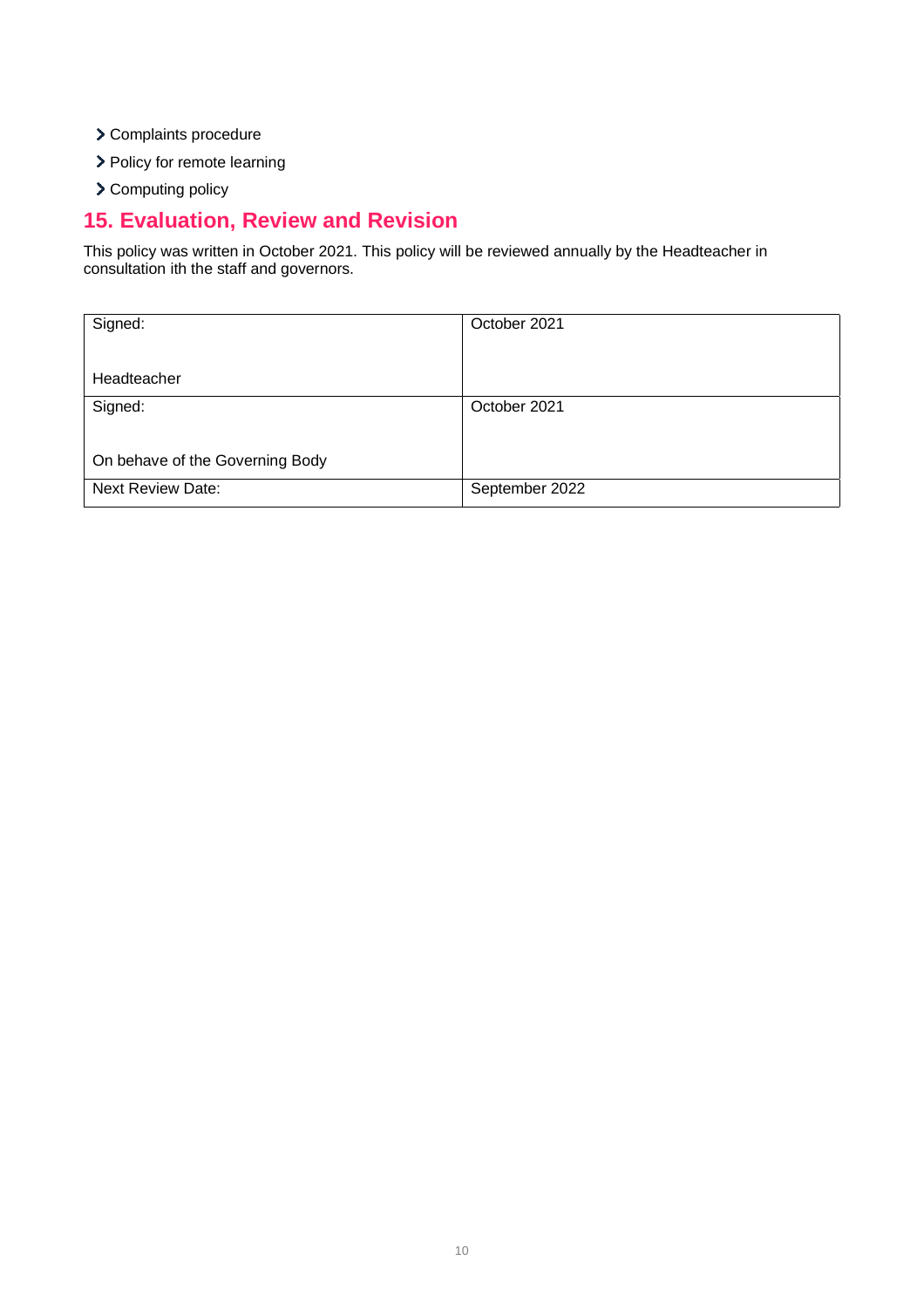# **Appendix 1: Acceptable use agreement (pupils and parents/carers)**

| GREAT CHESTERFORD C. OF E. PRIMARY ACADEMY                                                                                                                                                                                                                                                                                                                                                                                                                         |                                                                                                                                                       |                                                                                                  |  |  |
|--------------------------------------------------------------------------------------------------------------------------------------------------------------------------------------------------------------------------------------------------------------------------------------------------------------------------------------------------------------------------------------------------------------------------------------------------------------------|-------------------------------------------------------------------------------------------------------------------------------------------------------|--------------------------------------------------------------------------------------------------|--|--|
| Acceptable use of the school's ICT systems and internet: agreement for pupils and parents/carers                                                                                                                                                                                                                                                                                                                                                                   |                                                                                                                                                       |                                                                                                  |  |  |
| Name of pupil:                                                                                                                                                                                                                                                                                                                                                                                                                                                     |                                                                                                                                                       |                                                                                                  |  |  |
|                                                                                                                                                                                                                                                                                                                                                                                                                                                                    |                                                                                                                                                       | When I use the school's ICT systems (like computers) and get onto the internet in school I will: |  |  |
|                                                                                                                                                                                                                                                                                                                                                                                                                                                                    | 1. I will use the school computers / laptops, iPads, iPods, Internet, and all other technological<br>equipment sensibly and for educational purposes. |                                                                                                  |  |  |
|                                                                                                                                                                                                                                                                                                                                                                                                                                                                    | 2. I will ask permission from an adult before using the Internet or school devices.                                                                   |                                                                                                  |  |  |
| 3.                                                                                                                                                                                                                                                                                                                                                                                                                                                                 |                                                                                                                                                       | I will not enter chat rooms or leave messages on bulletin boards whilst using school devices.    |  |  |
| 4.                                                                                                                                                                                                                                                                                                                                                                                                                                                                 | If I see anything I am unhappy with or I receive messages I do not like, I will tell an adult<br>immediately.                                         |                                                                                                  |  |  |
| 5.                                                                                                                                                                                                                                                                                                                                                                                                                                                                 | I will look after the school IT equipment and tell an adult straight away if something is broken or not<br>working properly.                          |                                                                                                  |  |  |
| 6.                                                                                                                                                                                                                                                                                                                                                                                                                                                                 | I will never share my personal details, home address or telephone numbers with anyone without<br>the permission of my teacher, parent or carer.       |                                                                                                  |  |  |
| $7_{\scriptscriptstyle{\ddots}}$                                                                                                                                                                                                                                                                                                                                                                                                                                   | I will only use my online learning accounts and will keep my passwords safe.                                                                          |                                                                                                  |  |  |
| 8.                                                                                                                                                                                                                                                                                                                                                                                                                                                                 | Check with my teacher before I print anything.                                                                                                        |                                                                                                  |  |  |
| 9.                                                                                                                                                                                                                                                                                                                                                                                                                                                                 | I will be polite and use appropriate language when communicating online.                                                                              |                                                                                                  |  |  |
|                                                                                                                                                                                                                                                                                                                                                                                                                                                                    | 10. I will always log off and shut down the laptop when I have finished using it.                                                                     |                                                                                                  |  |  |
| I agree that the school will monitor the websites I visit and that there will be consequences if I don't<br>follow the rules.                                                                                                                                                                                                                                                                                                                                      |                                                                                                                                                       |                                                                                                  |  |  |
|                                                                                                                                                                                                                                                                                                                                                                                                                                                                    | Signed (pupil):                                                                                                                                       | Date:                                                                                            |  |  |
| Parent/carer agreement: As the parent or legal guardian of the child signing above, I grant permission for<br>my child to use electronic mail and the internet. I understand that pupils will be held accountable for their<br>own actions. I also understand that some materials on the internet may be objectionable and I accept<br>responsibility for setting standards for my child to follow when selecting, sharing and exploring information<br>and media. |                                                                                                                                                       |                                                                                                  |  |  |

| <b>Signed (parent/carer):</b> | Date: |
|-------------------------------|-------|
|                               |       |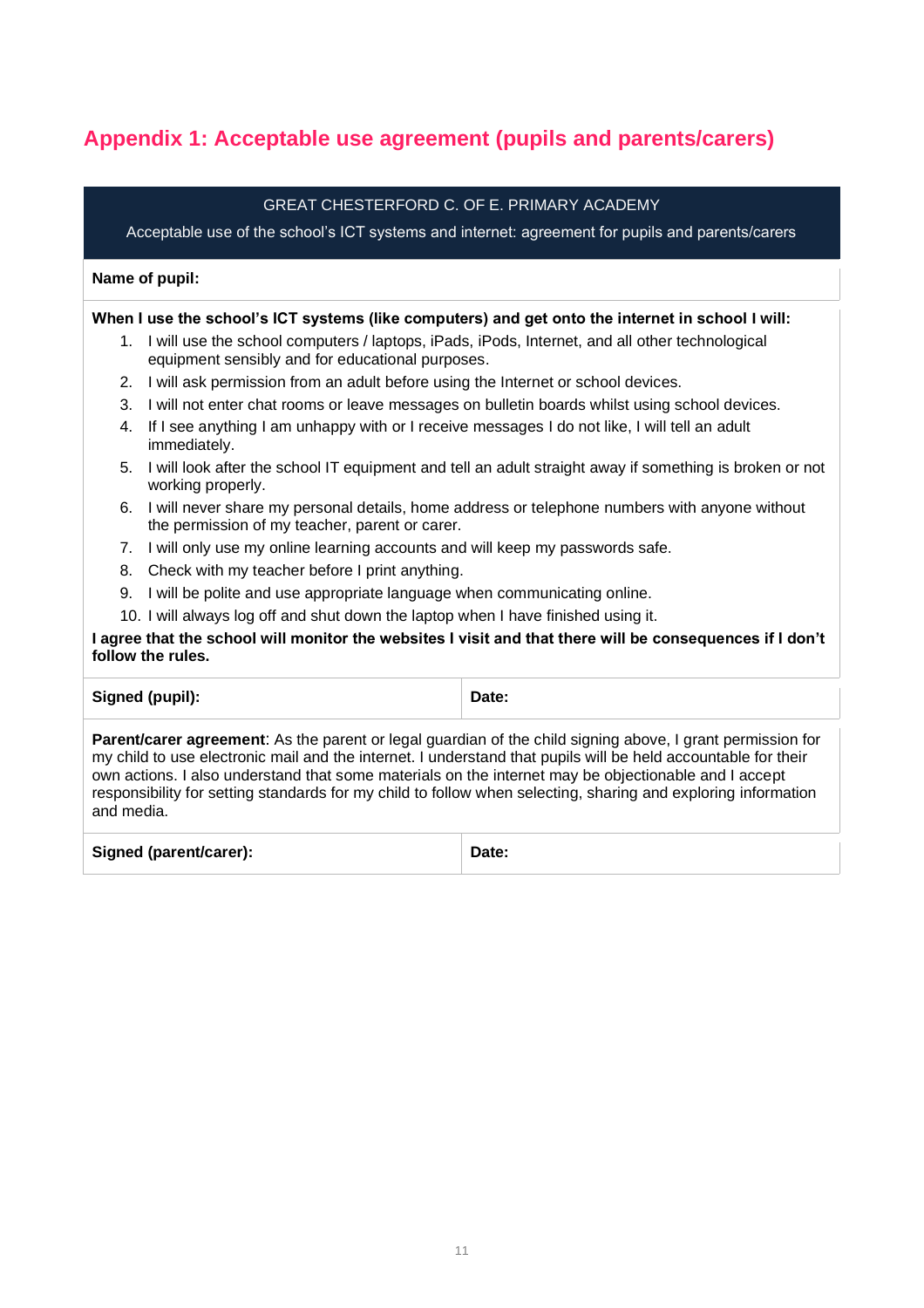# **Appendix 2: Acceptable use agreement (staff, governors, volunteers and visitors)**

#### GREAT CHESTERFORD C. OF E. PRIMARY ACADEMY

Acceptable use of the school's ICT systems and internet: agreement for staff, governors, volunteers and visitors

**Name of staff member/governor/volunteer/visitor:**

**When using the school's ICT systems and accessing the internet in school, or outside school on a work device, I will not:**

- Access, or attempt to access inappropriate material, including but not limited to material of a violent, criminal or pornographic nature (or create, share, link to or send such material)
- Use them in any way which could harm the school's reputation
- Use any improper language when communicating online, including in emails or other messaging services
- Install any unauthorised software, or connect unauthorised hardware or devices to the school's network
- Share my password with others or log in to the school's network using someone else's details
- Share confidential information about the school, its pupils or staff, or other members of the community
- Access, modify or share data I'm not authorised to access, modify or share

During school hours, I will only use the school's ICT systems and access the internet in school for educational purposes or for the purpose of fulfilling the duties of my role.

I agree that the school will monitor the websites I visit and my use of the school's ICT facilities and systems.

I will take all reasonable steps to ensure that work devices are secure and password-protected when using them outside school, and keep all data securely stored in accordance with this policy and the school's data protection policy.

I will let the Designated Safeguarding Lead (DSL) and ICT manager know if a pupil informs me they have found any material which might upset, distress or harm them or others, and will also do so if I encounter any such material.

I will always use the school's ICT systems and internet responsibly and ensure that pupils in my care do so too.

I will not use my own personal devices, including mobile phones, to record or photograph children without consent from the headteacher.

| Signed (staff member/governor/volunteer/visitor): | Date: |
|---------------------------------------------------|-------|
|                                                   |       |

**Please note:** The school strongly advices staff, governors, volunteers and visitors not to become "friends" with pupils or other under-aged children on social networking sites.